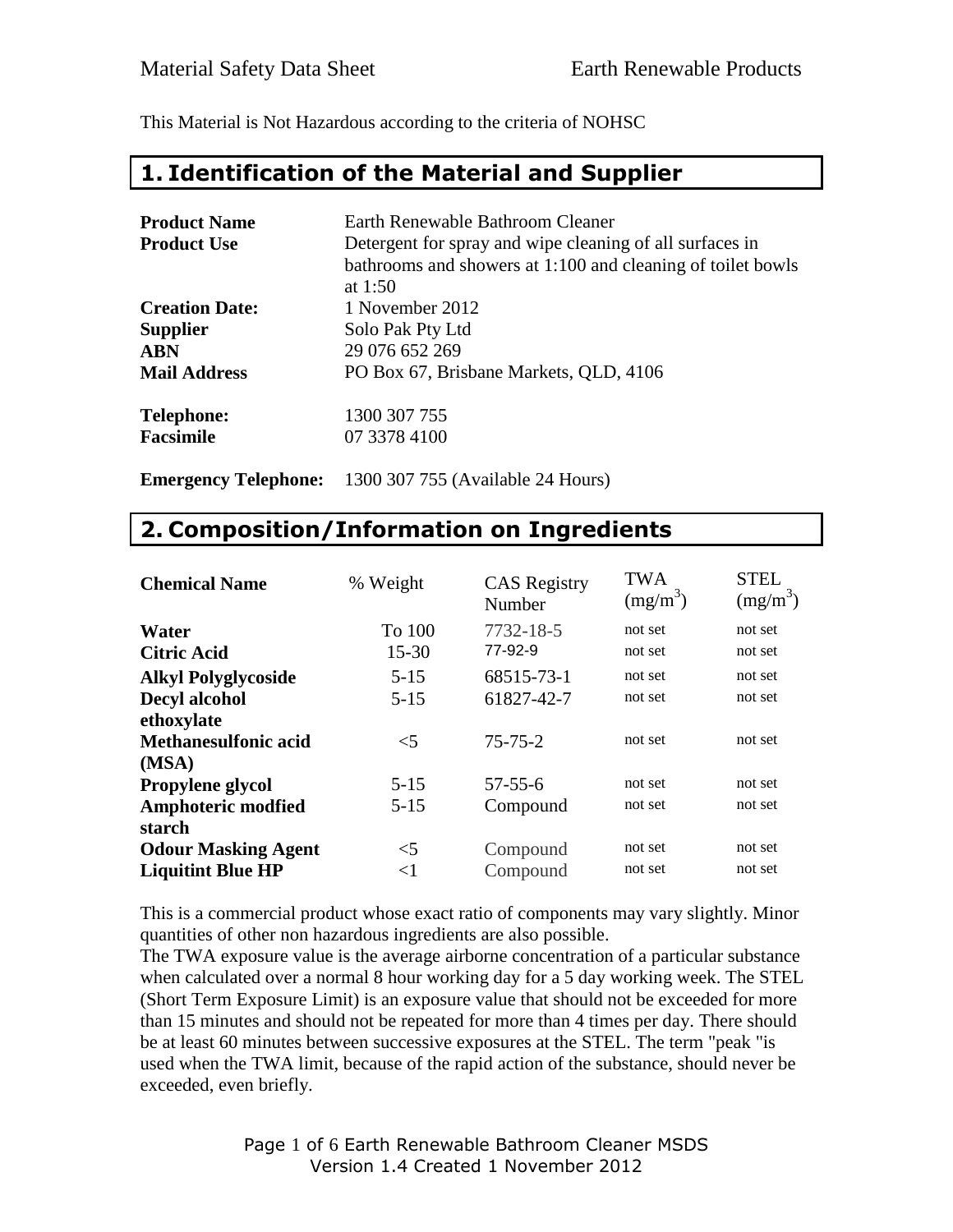## **3. Hazards Identification**

| <b>Risk Phrases:</b>                        | Not Hazardous - No criteria found                                                                                          |  |  |
|---------------------------------------------|----------------------------------------------------------------------------------------------------------------------------|--|--|
| <b>Safety Phrases:</b>                      | Not Hazardous - No criteria found.                                                                                         |  |  |
| <b>SUSDP Classification:.</b>               | None allocated                                                                                                             |  |  |
| <b>ADG Classification:</b>                  | None allocated. Not a Dangerous Good.                                                                                      |  |  |
| <b>UN Number:</b>                           | None allocated                                                                                                             |  |  |
| <b>Emergency Overview</b>                   |                                                                                                                            |  |  |
| <b>Physical Description &amp;</b><br>colour | Clear deep blue mobile liquid.                                                                                             |  |  |
| Odour:                                      | Pleasant odour.                                                                                                            |  |  |
| <b>Major Health Hazards:</b>                | No major health hazards are known.                                                                                         |  |  |
| <b>Potential Health Effects</b>             |                                                                                                                            |  |  |
| Inhalation:                                 | Inhalation of product mist may cause respiratory<br>irritation: Symptoms may include coughing and difficulty<br>breathing. |  |  |
| <b>Skin Contact:</b>                        | Symptoms may include pain, redness and swelling.                                                                           |  |  |
| <b>Eye Contact:</b>                         | Symptoms may include pain, redness, swelling and tearing                                                                   |  |  |
| Ingestion:                                  | Symptoms may include nausea, vomiting, pain and<br>diarrhea.                                                               |  |  |
| <b>Carcinogen Status:</b>                   |                                                                                                                            |  |  |
|                                             | NOHSC: No significant ingredient is classified as carcinogenic by NOHSC.                                                   |  |  |
| NTP:                                        | No significant ingredient is classified as carcinogenic by<br>NTP.                                                         |  |  |
| IARC:                                       | No significant ingredient is classified as carcinogenic by<br>IARC.                                                        |  |  |

## **4. First aid measures**

For Advice contact a Poisons Information Centre (phone eg. Australia 131126: New Zealand 0 800 764 766) or a Doctor.

| For Ingestion: | Do not induce vomiting unless advised by physician or poison<br>control center. Drink one or two glasses of water to dilute<br>product. Get medical attention. Do not give anything by<br>mouth to an unconscious person. |
|----------------|---------------------------------------------------------------------------------------------------------------------------------------------------------------------------------------------------------------------------|
| For Skin:      | Remove contaminated clothing. Wash skin thoroughly with<br>soap and water. Get medical attention if irritation persists.                                                                                                  |
|                | Wash contaminated clothing before reuse.                                                                                                                                                                                  |
| For Eyes       | Immediately flush with plenty of water for at least 15 minutes.<br>Remove contact lenses Hold eyelid open to insure complete<br>washing. Get Medical Attention.                                                           |

Page 2 of 6 Earth Renewable Bathroom Cleaner MSDS Version 1.4 Created 1 November 2012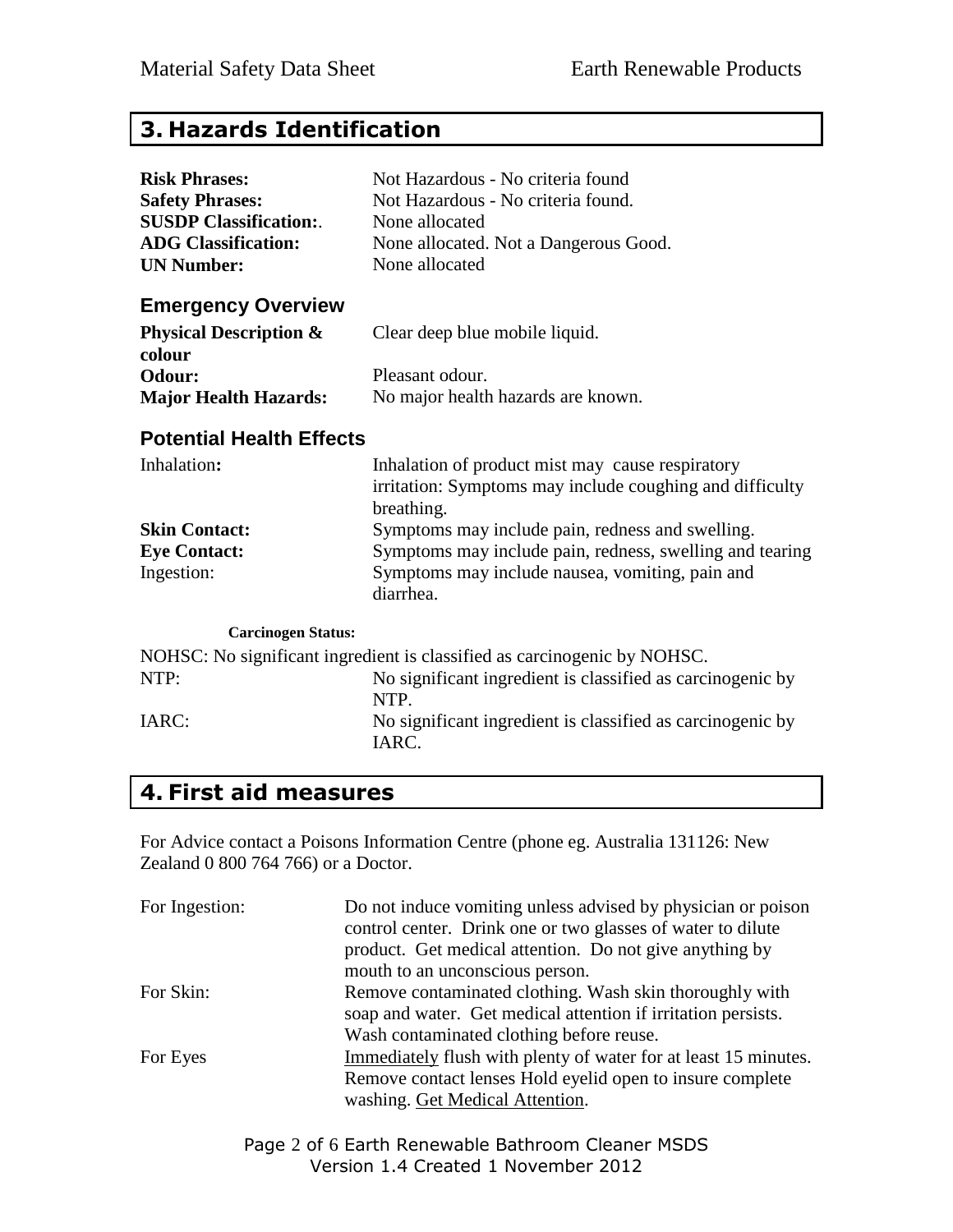| For Inhalation | Move person to fresh air. Get medial attention if irritation |
|----------------|--------------------------------------------------------------|
|                | persists.                                                    |

#### **5. Fire fighting measures**

| Fire and Explosion<br>Hazards:      | There is no risk of an explosion from this product under<br>normal circumstances if it is involved in a fire. This product is<br>likely to decompose only after heating to dryness, followed by<br>further strong heating. |
|-------------------------------------|----------------------------------------------------------------------------------------------------------------------------------------------------------------------------------------------------------------------------|
| Extinguishing Media:                | Not Combustible. Use extinguishing media suited to burning<br>materials.                                                                                                                                                   |
| Fire Fighting:                      |                                                                                                                                                                                                                            |
| Flash point:                        | Does not burn                                                                                                                                                                                                              |
| <b>Upper Flammability</b><br>Limit: | Does not burn                                                                                                                                                                                                              |
| Lower Flammability<br>Limit:        | Does not burn.                                                                                                                                                                                                             |
| Autoignition<br>temperature:        | Does not burn.                                                                                                                                                                                                             |
| <b>Flammability Class:</b>          | Does not burn.                                                                                                                                                                                                             |

#### **6. Accidental release measures**

**Accidental release:** Minor spills do not normally need any special cleanup measures. In the event of a major spill, prevent spillage from entering drains or water courses. As a minimum, wear overalls, goggles and gloves. No special recommendations for clothing materials. Stop leak if safe to do so, and contain spill.

Absorb onto sand, vermiculite or other suitable absorbent material. If spill is too large or if absorbent material is not available, try to create a dike to stop material spreading or going into drains or waterways. Sweep up and shovel or collect recoverable product into labelled containers for recycling or salvage, and dispose of promptly. Recycle containers wherever possible after careful cleaning. After spills, wash area preventing runoff from entering drains. If a significant quantity of material enters drains, advise emergency services. This material may be suitable for approved landfill. Ensure legality of disposal by consulting regulations prior to disposal. Thoroughly launder protective clothing before storage or re-use. Advise laundry of nature of contamination when sending contaminated clothing to laundry.

# **7. Handling and storage**

| <b>Handling:</b> | Keep exposure to this product to a minimum, and minimise     |
|------------------|--------------------------------------------------------------|
|                  | the quantities kept in work areas. Check Section 8 of this   |
|                  | MSDS for details of personal protective measures, and make   |
|                  | sure that those measures are followed. The measures detailed |
|                  | below under "Storage" should be followed during handling in  |

Page 3 of 6 Earth Renewable Bathroom Cleaner MSDS Version 1.4 Created 1 November 2012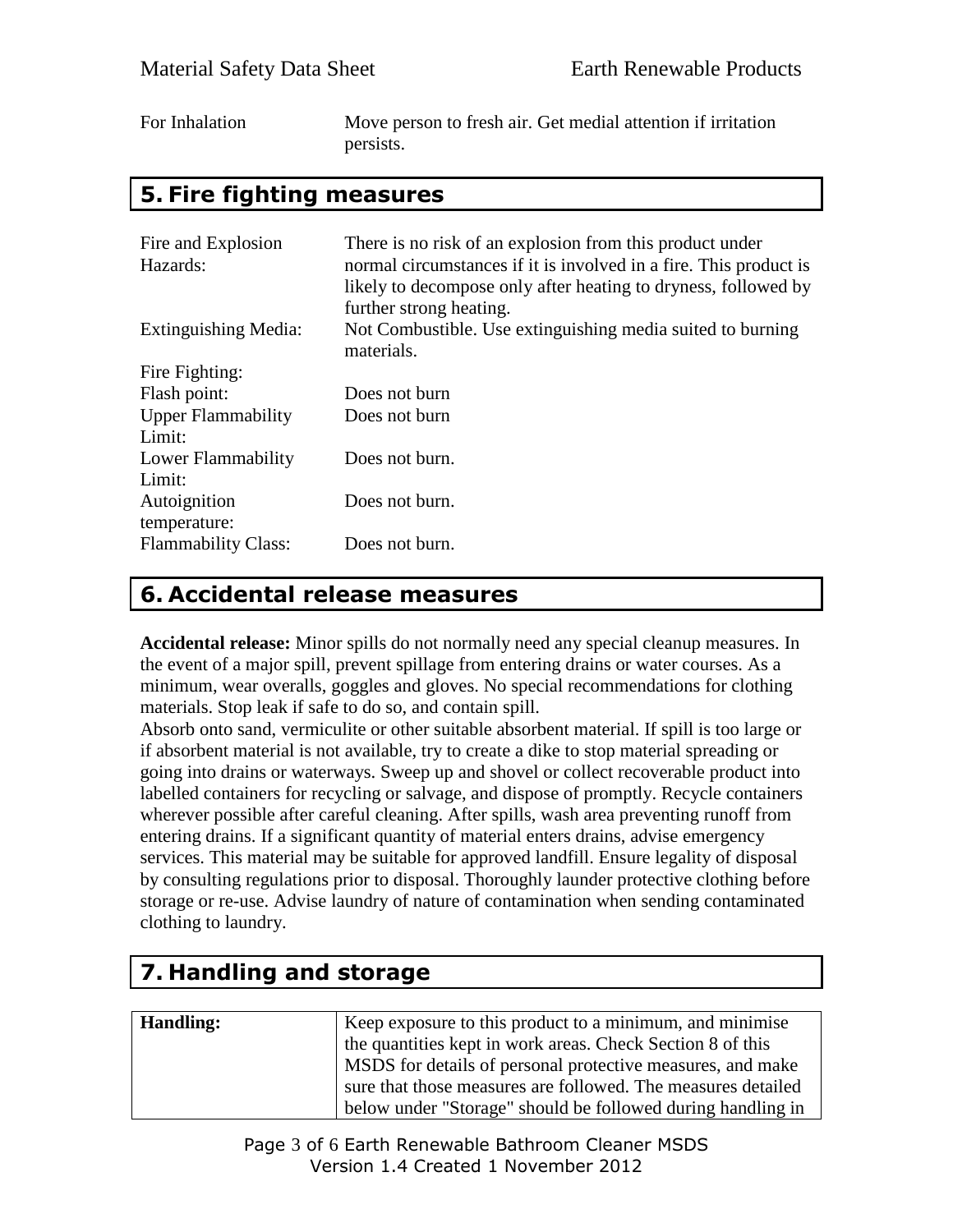|          | order to minimise risks to persons using the product in the<br>workplace. Also, avoid contact or contamination of product<br>with incompatible materials listed in Section 10.                                                                                                                                                                               |
|----------|--------------------------------------------------------------------------------------------------------------------------------------------------------------------------------------------------------------------------------------------------------------------------------------------------------------------------------------------------------------|
| Storage: | Store packages of this product in a cool place. Make sure that<br>the product does not come into contact with substances listed<br>under "Materials to avoid" in Section 10. Some liquid<br>preparations settle or separate on standing and may require<br>stirring before use. Check packaging - there may be further<br>storage instructions on the label. |

## **8. Exposure controls /personal protection**

The following Australian Standards will provide general advice regarding safety clothing and equipment: Respiratory equipment: **AS/NZS 1715**, Protective Gloves: **AS 2161**, Industrial Clothing: **AS2919**, Industrial Eye Protection: **AS1336** and **AS/NZS 1337**, Occupational Protective Footwear: **AS/NZS2210**. Exposure Limits TWA  $(mg/m<sup>3</sup>)$  $STEL (mg/m<sup>3</sup>)$ Exposure limits have not been established by NOHSC for any of the significant ingredients in this product.

| Ventilation:               | Use adequate ventilation. Use solution presents no general<br>hazard.                                                                       |
|----------------------------|---------------------------------------------------------------------------------------------------------------------------------------------|
| Respiratory<br>Protection: | Not required under normal working/use conditions.                                                                                           |
| Eye Protection:            | Not normally required. Use if mist will get into the eyes in<br>specific applications.                                                      |
| <b>Skin Protection:</b>    | Use gloves if hands will be continually in solution. Not<br>normally necessary in general use as this product is used in a<br>spray bottle. |
| Personal Hygiene:          | As in handling any detergent, wash thoroughly after use.                                                                                    |

# **9. Physical and chemical properties**

| Physical Description & colour: | Clear blue mobile liquid                  |
|--------------------------------|-------------------------------------------|
| Odour:                         | <b>Pleasant Fragrance</b>                 |
| <b>Boiling Point:</b>          | Approximately 100°C at 100kPa.            |
| Freezing/Melting Point:        | Lower than $0^{\circ}$ C.                 |
| Volatiles:                     | Water component.                          |
| Vapour Pressure:               | 2.37 kPa at 20°C (water vapour pressure). |
| Vapour Density:                | No data.                                  |
| Specific Gravity:              | 1.01                                      |
| Water Solubility:              | Completely soluble in water.              |
| pH:                            | In concentrate: $2 - 3$                   |
| Volatility:                    | No data.                                  |
| Odour Threshold:               | No data.                                  |
| <b>Evaporation Rate:</b>       | No data                                   |
| Coeff Oil/water distribution:  | No data                                   |

Page 4 of 6 Earth Renewable Bathroom Cleaner MSDS Version 1.4 Created 1 November 2012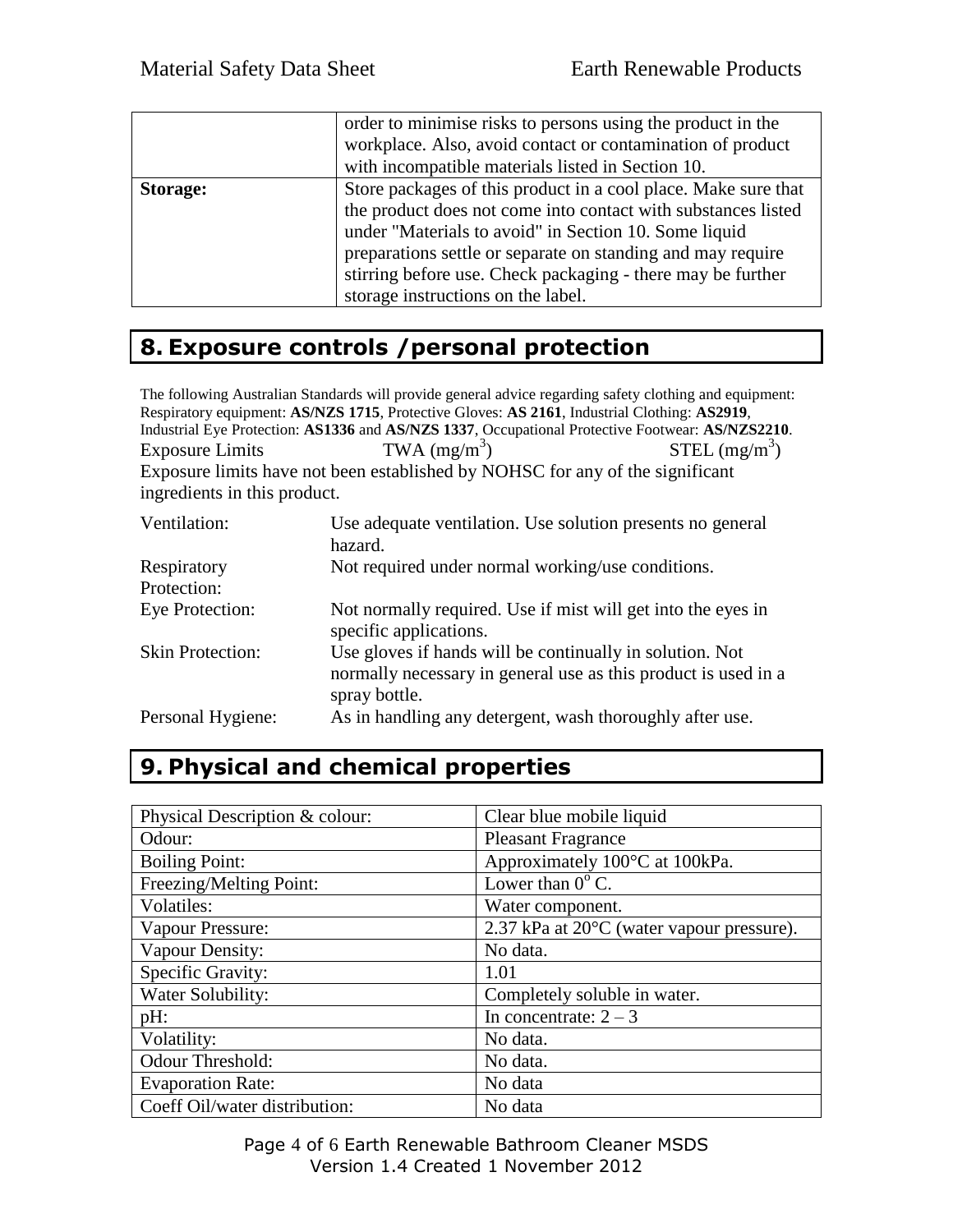Does not burn.

## **10. Stability and Reactivity**

| Reactivity:          | This product is unlikely to react or<br>decompose under normal storage<br>conditions. However, if you have any |
|----------------------|----------------------------------------------------------------------------------------------------------------|
|                      | doubts, contact the supplier for advice on                                                                     |
|                      | shelf life properties.                                                                                         |
| Conditions to Avoid: | None known.                                                                                                    |
| Incompatibilities:   | No particular incompatibilities.                                                                               |
| Fire Decomposition:  | Small quantities of carbon dioxide may be                                                                      |
|                      | generated.                                                                                                     |
| Polymerisation:      | This product is unlikely to undergo                                                                            |
|                      | polymerisation processes.                                                                                      |

## **11. Toxicological information**

**Target Organs:** There is no data to hand indicating any particular target organs.

#### **Classification of Hazardous Ingredients**

Ingredient Risk Phrases No hazardous ingredients present in hazardous concentrations.

# **12. Ecological information**

This product is biodegradable. It will not accumulate in the soil or water or cause long term problems.

## **13. Disposal considerations**

Containers should be emptied as completely as practical before disposal. If possible, recycle containers either in-house or send to recycle company. If this is not practical, send to a commercial waste disposal site. This product should be suitable for landfill. However, check with local Waste Disposal Authority before sending there. Note that product properties may have been changed in use, significantly altering it's suitability for landfill. Please do NOT dispose into sewers or waterways.

## **14. Transport information**

**ADG Code:** This product is not classified as a Dangerous Good. No special transport conditions are necessary unless required by other regulations.